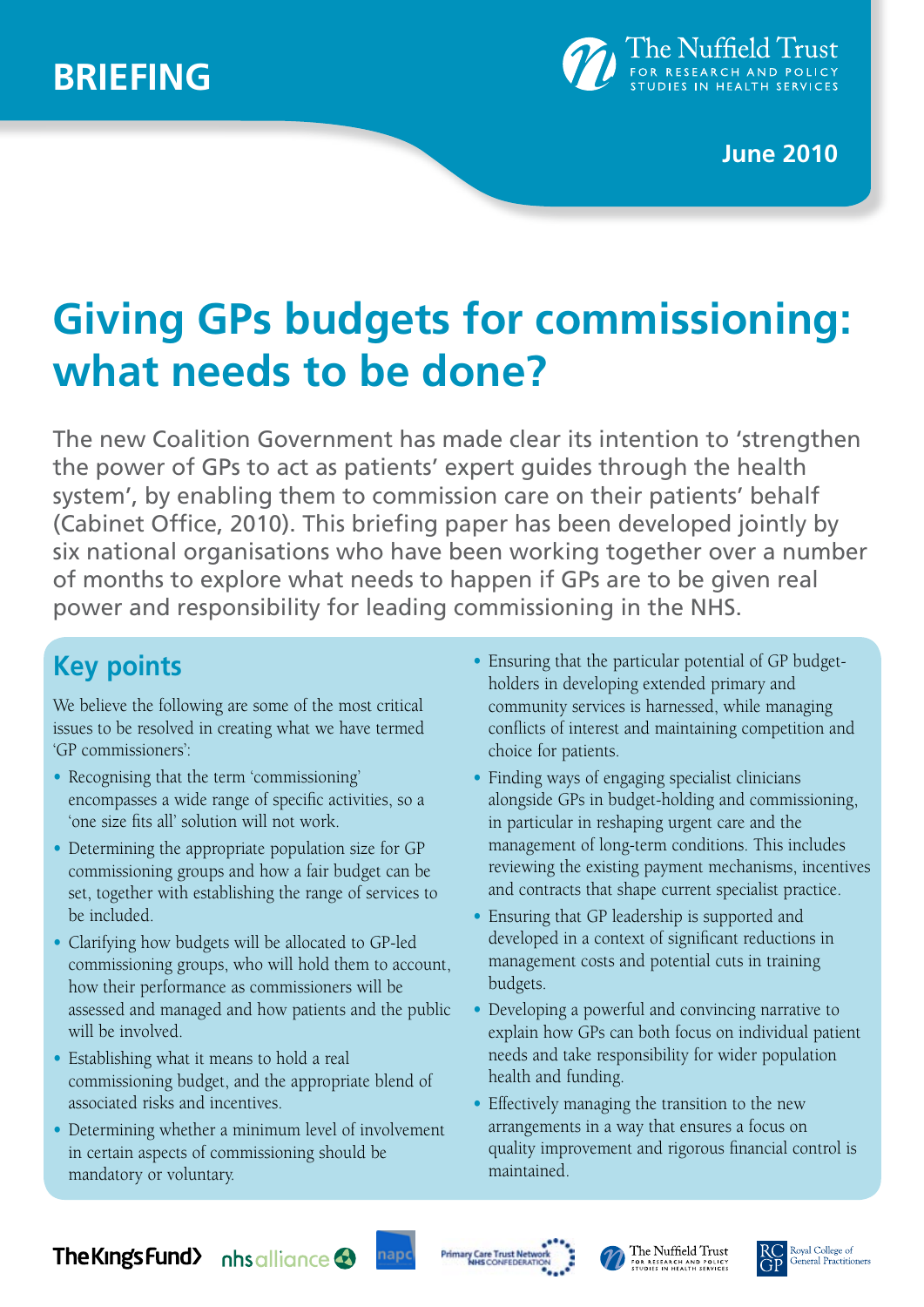### **Introduction**

The new Coalition Government has made clear its intention to 'strengthen the power of GPs to act as patients' expert guides through the health system', by enabling them to commission care on their patients' behalf (Cabinet Office, 2010). It promises an: 'opportunity for GPs to work with community leaders and their local authorities to take the reins and steer their local services to improve quality standards and outcomes.'

GP-led commissioning has a 20-year history in the English NHS, and similar policies have been implemented in other healthcare systems during this period. Evidence suggests it has the potential to strengthen primary care services, and to engage GPs in decisions about local service planning and in developing new care pathways and alternatives to hospital admission.

However, the same evidence base highlights significant challenges in trying to engage more than an enthusiastic minority of GPs in holding real budgets for commissioning, especially in relation to making and sustaining change beyond primary care provision itself, and in shifting resources from secondary to primary care. This means that current proposals to give more power to GPs and enable them to take the reins as commissioning budget-holders create significant opportunities for the NHS, but also present important policy and management challenges.

This briefing paper has been developed jointly by six national organisations who have been working together over a number of months to explore what needs to happen if GPs are to be given real power and responsibility for leading commissioning in the NHS, including responsibilities for holding and managing commissioning budgets. It seeks to inform the new Government's aim of devolving power to GPs. This paper:

- highlights the potential of GPs holding real budgets for commissioning health services
- sets out the practical challenges to be addressed, and the risks that will need to be managed, if GP-led commissioning is to be taken forward in this way
- identifies the key issues for policy-makers.

The organisations contributing to this paper are committed to working together with policy-makers and with the NHS to help shape an environment in which the opportunities created by the new government's policy can be fully and quickly exploited. This paper outlines what

we believe are some of the most critical issues where early dialogue and clarification at a national level will help facilitate rapid and effective local implementation.

### **The potential of GP commissioning**

Commissioning has historically been a widely used but ill-defined concept in the NHS. We would describe it as the process of assessing the health needs of a population, then planning, securing and monitoring the best possible range and quality of health services and health improvement services for that population, given the resources available. Commissioning takes place at various levels and by different bodies, including the very largescale (for specialist services) but also at a community level, where detailed knowledge of smaller areas is needed, and at an individual patient level.

The idea that GPs should come together as a group to hold real budgets and commission a significant proportion of local health services is based on an implicit belief that GPs are well placed to be local 'accountable custodians' of NHS resources, as they actively support individual patients in managing their own health and advocate for them when they require health services, while being in a position to take a community-level view on how better quality and value for money could be achieved for the wider population. In this paper we use the term 'GP commissioning' to describe these activities.

One of the things that would appear to distinguish the proposed new form of clinically-led commissioning organisation from the existing model of practice-based commissioning (PBC) is that a group of GPs will hold real budgets for commissioning NHS services, and will take on a commensurate degree of autonomy and accountability. A group of clinicians (GPs, ideally working with specialist colleagues) would be accountable for health outcomes of the local population, patient experience of health services, and financial performance in respect of the commissioning budget. This extensive degree of accountability would be new for general practice, as previous forms of GP commissioning did not operate in this way.

Potential opportunities presented by organisations of this type include:

• Giving clinicians more negotiating and commissioning 'clout' with the hospital sector, through the holding of real budgets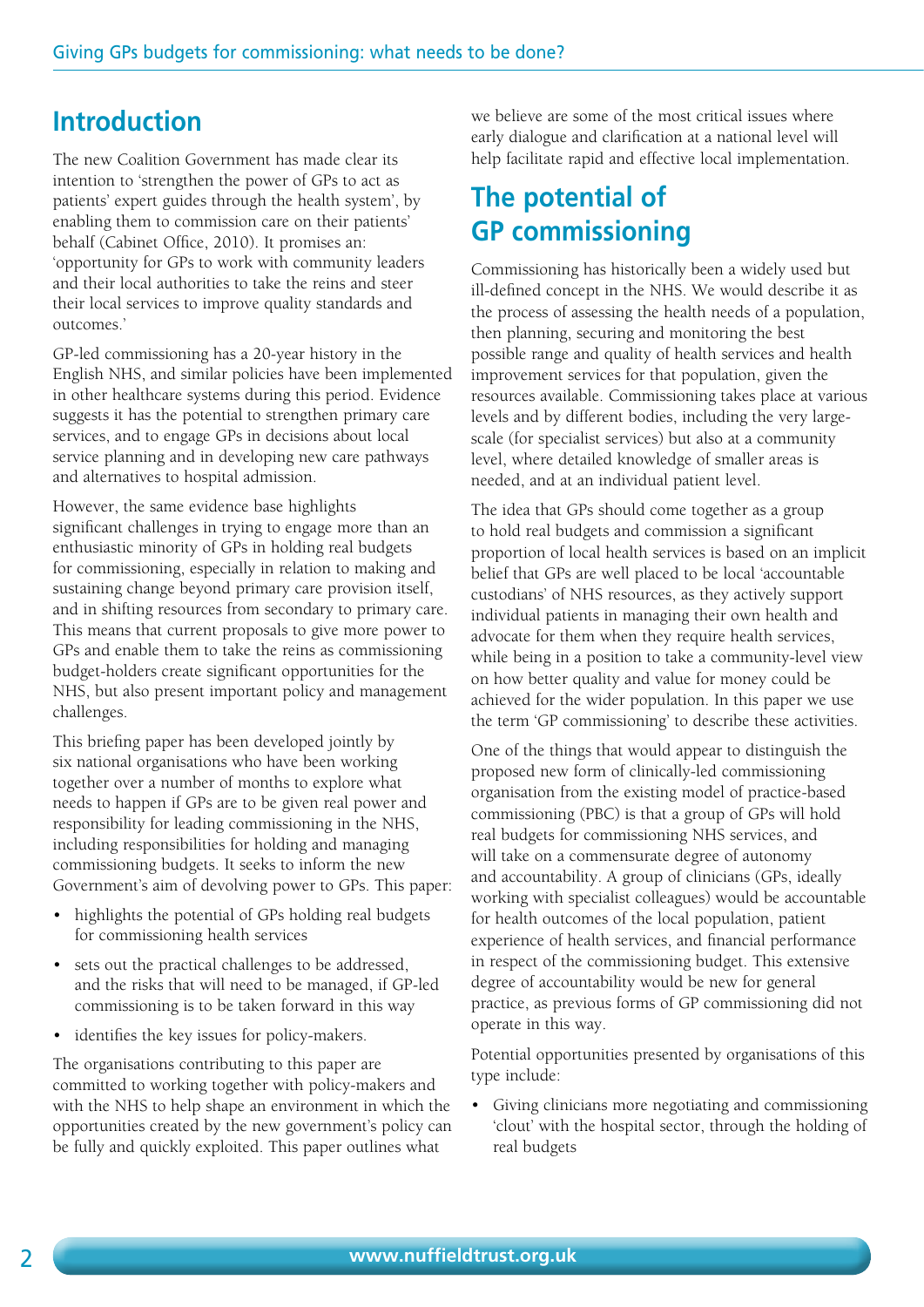- Greater incentives for providing higher-quality primary care, as groups would take responsibility for scrutinising and performance-managing the quality of local GP services
- Tackling the wider health agenda for local communities, including a greater focus on disease prevention and health improvement.

### **Learning from the evidence**

Belief in the potential of GPs to effectively manage comprehensive commissioning budgets needs to be tempered by research evidence from the UK and elsewhere about previous forms of GP commissioning, which reports limited achievements in terms of GP commissioners having a significant impact on hospital care, and sustaining initial gains in the management of prescribing and other primary care budgets.

#### UK evidence

GP fundholding in the 1990s enabled GPs to hold a real budget to purchase community, outpatient and elective care for their patients. Total purchasing pilots (TPP) went further and allowed GPs to hold a budget for a wider range of elective and emergency services. Other approaches such as GP and locality commissioning drew doctors together into consortia to plan and commission new forms of healthcare.

Evaluation of these schemes showed that participating GPs were able to improve primary care services, make savings through more efficient prescribing (although such savings turned out to be short-lived), and develop community-based alternatives to hospital care, although they were rarely able to shift resources from hospital budgets to fund these (Mays and others, 2001). There was also some evidence that some 15 to 20 per cent of those groups holding real budgets were able to secure shorter waiting times, achieve lower referral rates and, in the case of TPP, reduce emergency bed-days. Primary care commissioners were not however able to reshape the volume and location of hospital services in a significant manner (Smith and others, 2004).

Since 2005, commissioning has been in the hands of both primary care trusts (PCTs) and GPs in the form of practice-based commissioning (PBC), the latter entailing practices holding an indicative budget for some services, delegated from the PCT. Although there have been many examples of successful service improvement led by both PCTs and practice-based commissioners, this model of NHS commissioning has been unable to achieve a widespread transformational shift in health service delivery or to check rising expenditure on acute services, while evidence of effective cooperation between specialist and primary care to provide new models of care outside hospitals remains limited (House of Commons, 2010; Smith and others, 2010).

Explanations for this lack of progress with respect to PBC include: an absence of clear financial incentives due to the indicative nature of the PBC budget; a lack of other incentives for clinicians to get involved in PBC; perceptions of poor support from PCTs and excessive bureaucracy associated with PBC business cases; the small size of PBC groups resulting in weak purchasing clout with hospitals and a lack of the critical skills needed for successful commissioning; and poor data to inform referral and commissioning decisions (The King's Fund and NHS Alliance 2009; Curry and others, 2008; Smith and others, 2010).

#### International evidence

Forms of GP commissioning have been used internationally, including in the United States, where there is learning from two decades of experience, with physicians coming together in groups to take on riskbearing contracts for services for a defined group of patients (Ham, 2010). Associate Professor Larry Casalino of Cornell Medical College, who has carried out extensive research into budget-holding by physician organisations in the US (Casalino, 2001; Hurley and others, 2002), has set out a number of lessons for the NHS about giving real and risk-bearing budgets to GPs for commissioning:

- 1. Fundholding by a medical group can entail high transaction costs if the group sets up its own office to pay claims, and can result in major crises if groups run out of funds before the fiscal year ends. It is possible for the funder (for example an insurer) to fund and pay for services and to track the cost of care for the physician group's patients, though this tracking is best carried out in real time.
- 2. Groups should be accountable for quality and patient experience, not just cost.
- 3. It is very difficult and takes time to create a highperforming commissioning/purchasing organisation.
- 4. It is important to distinguish medical groups – organisations with a single 'bottom-line', administrative structure and so on, from physician networks, in which physicians remain in their own practices. The extent to which practices come together into an organisation can vary according to what they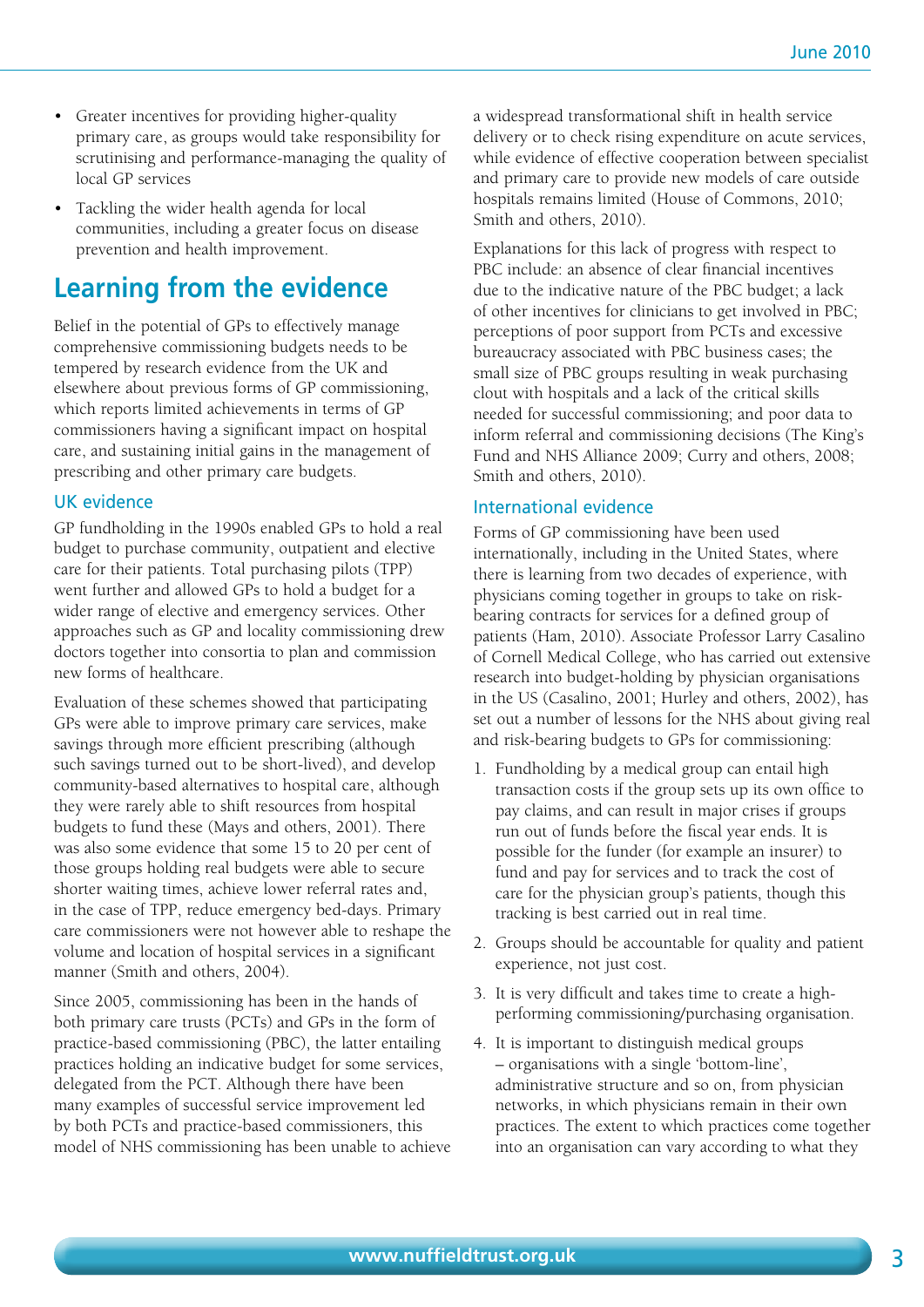wish to achieve, and should be allowed to develop from the bottom up.

- 5. Risk has to be matched to the types of providers in the risk-bearing organisation – groups that do not include specialists or hospitals should be cautious about bearing large amounts of risk for the costs of specialist/hospital services.
- 6. Services for which a group takes the risk should be matched with the group's capabilities in terms of its size, management capabilities, and the range of services (for example GP, consultant, hospital services) it can 'make' rather than buy in.
- 7. Service risk is different from insurance risk that is, the costs of care that providers can control, should be distinguished from those that are beyond provider influence.
- 8. Incentives should be strong enough to reward clinical leaders and to gain support from the medical rank and file. They should improve at least two of the following:
- quality of care for patients
- doctors' income
- the quality of doctors' working day
- respect from medical peers.

This evidence highlights some of the issues that will need to be addressed if the benefits of GP groups seeking to commission services are to be maximised, and the risks mitigated. In particular, it suggests the need to: match the risk assumed to the ability of the group to influence cost, utilisation and quality, find ways of engaging specialist clinicians as members of commissioning groups, and allow time for necessary organisational development. It also underlines the need to be clear about what is meant by 'budget-holding' in this context, and about the distinction between enabling GPs to make autonomous decisions about the use of a budget, and actually giving them full responsibility for holding the cash, letting and managing contracts, and paying providers' bills. Related to this, it is crucial that there is clarity about whether budget-holders have full autonomy and responsibility for determining how budget surpluses and deficits should be managed.

# **The challenges of giving GPs real budgets for commissioning**

The NHS in England faces a significant challenge in the next few years. Against a backdrop of constrained resources it must:

- deliver continued improvements in patient experience
- expand its ability to prevent and treat chronic illness
- narrow the gap in avoidable health inequalities.

Evidence suggests that GP groups holding budgets to commission services have real potential to help the system address these challenges, through new forms of 'local clinical partnership' (Nuffield Trust and NHS Alliance, 2009) or 'community health collaboratives' (NAPC, 2009) or primary care federations (RCGP, 2008) These would be led by clinicians and take responsibility for local population health, patient experience of health services and management of local health resources.

For this to be enabled, however, there appear to be four core challenges to be addressed:

- 1. Establishing an appropriate blend of risks carried by and incentives available to GP-led commissioning groups.
- 2**.** Determining the right scope (range of services commissioned) and scale (population covered) of these groups.
- 3. Creating a supportive and challenging environment for GP budget-holding.
- 4. Ensuring sufficient levels of clinician engagement.

## **Balancing risk and reward**

It will be very important for policy-makers to establish what it means for GPs to hold a real commissioning budget, and the appropriate blend of associated risks and incentives that come with that budget.

#### Risk for what?

A critical question is: 'For which services will GP budgetholders assume financial and service quality risk?' Options include different mixes of primary, community and acute services. A range of options might extend from full risk for the health outcomes and services associated with a population, through to general medical services (GMS) primary care services.

As the overall scope and size of a group's budget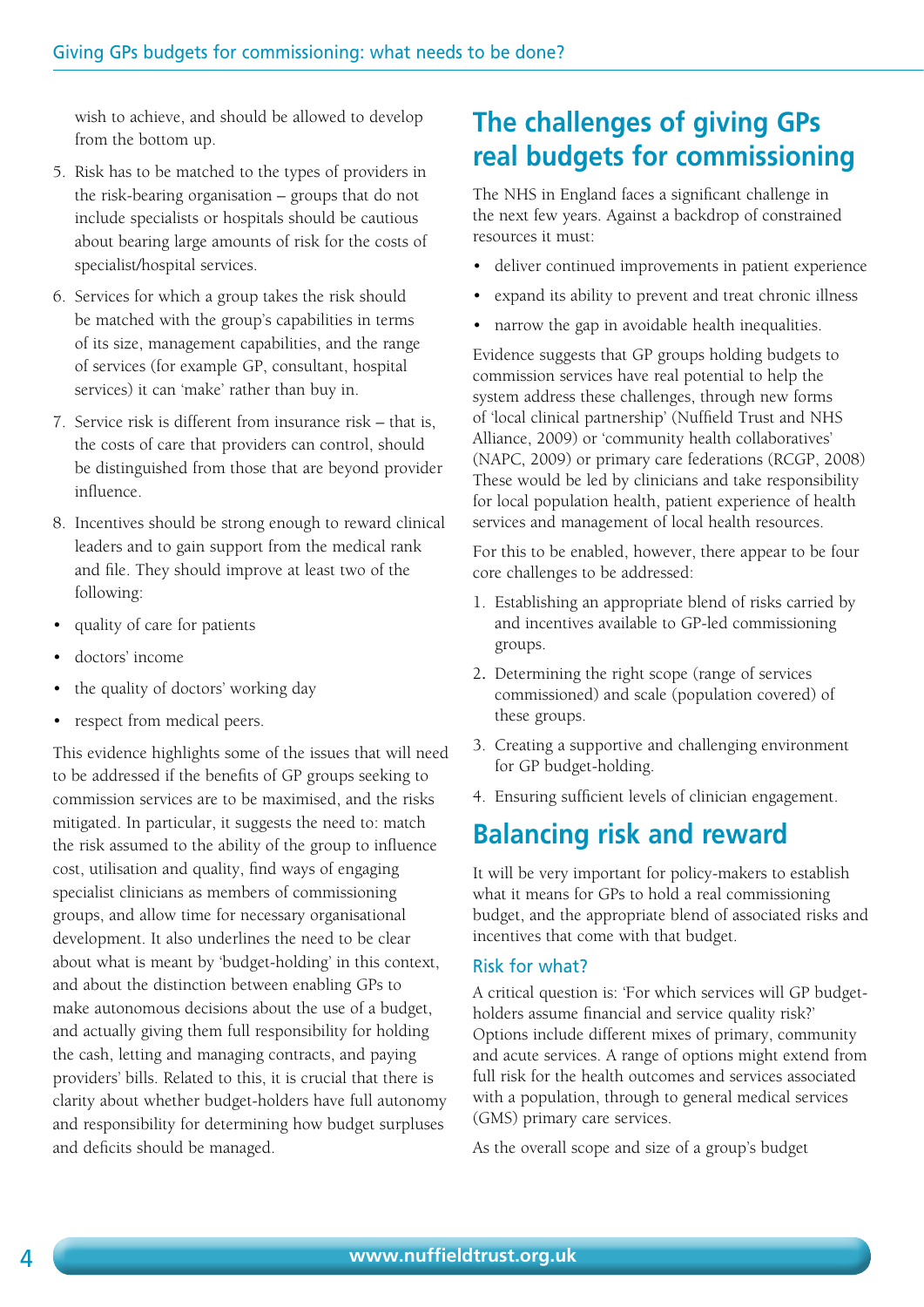decreases, however, so too will its ability to leverage higher quality or more efficient services from providers. It will be important to avoid groups 'cherrypicking' services, and to ensure that they have some accountability for referrals to services beyond their budget-holding, to avoid them diverting referrals into services for which they do not hold the budget.

If there is variability, arrangements will be needed to enable the commissioning of services for populations whose GPs elect to take risk for only a restricted set of services. As explored in a recent Nuffield Trust and King's Fund monograph (Smith and others, 2010), this will necessitate an overall 'continuum of commissioning' to be managed for a population.

Experience from the US suggests that it will be vitally important to distinguish between bearing risk for outcomes that the GP group can control ('service risk' – for example avoidable re-admission to hospital) versus risk for outcomes that are beyond the GPs' control ('insurance risk').

#### Dealing with failure

Evidence from the US suggests that failures are likely if a full risk-bearing model is adopted. This will mean defining failure (which has been a challenge in the acute sector) and developing the mechanisms to prompt improvement or trigger the tendering of new contracts. It is important that there is clarity about what happens if a group overspends and/or fails to meet health outcome or patient experience targets. The extent to which this risk would be carried by GPs as individuals, by practices, or by the collective group, needs to be thought through carefully, including in terms of how commissioning performance will be assessed, and by whom.

A failure regime for GP commissioning might include a practice or group being required to 'scale down' and stop carrying out such extensive commissioning, possibly reverting to primary care provider-only status. This assumes however that the primary sanction for poor performance would be to have to stop commissioning. In a truly risk-bearing situation, logic would dictate that practitioners would take some personal accountability for commissioning spend, something that would be challenging to negotiate (especially if it meant that practices were allowed to go bankrupt and hand over patients to others), without commensurate rewards being on offer for strong performance.

#### What sort of incentives and rewards?

Reward structures need to be transparent. They might entail GP groups retaining 100 per cent of any savings made through their commissioning activity, and being required to reinvest these in local services. The vehicle for this might be to have commissioning groups set up as mutuals or social enterprise organisations.

Alternatively, some savings might be used to enhance GP income. The latter would appear to offer direct incentives to practices to engage in commissioning, but would be difficult to implement in a context of constrained public finances where senior public sector incomes are under scrutiny. It might however be possible to offer direct personal financial incentives in return for excellence in commissioning, as part of a new GMS contract. The experience of collective rewards within PBC, and limited to a proportion of savings accruing to the group, is instructive here. There seems to be a need for more sophisticated reward arrangements that would reflect different levels of achievement by groups in relation to health outcomes, patient experience and financial control.

It should be noted that even if savings from efficiencies prove possible, for example by reducing emergency bed days, these are likely to diminish over time as the maximum potential for improvement is achieved. This points to a need for regular review of risk and reward arrangements, flexing these to encourage the behaviours desired at each stage.

Though they should not be underestimated, financial incentives are not the only kind that matter to clinicians. Others include increased autonomy to provide and design new forms of care, more attractive working conditions, the reward of offering demonstrably higher quality of care for patients, and increased bargaining power and respect in the eyes of other clinicians.

#### Who gets the reward: individual practitioner or group?

Where financial incentives are at stake, it is necessary to examine how any rewards would be distributed within the group. At least two models are possible: the first is a genuinely joint venture with practices pooling their commissioning activity within a single 'bottom line' and with a collective reward. The second, a looser network of practices, could operate with each practice having its commissioning activity written into its GMS contract, and having risk and reward for that activity managed at practice level, presumably by the overall commissioning organisation.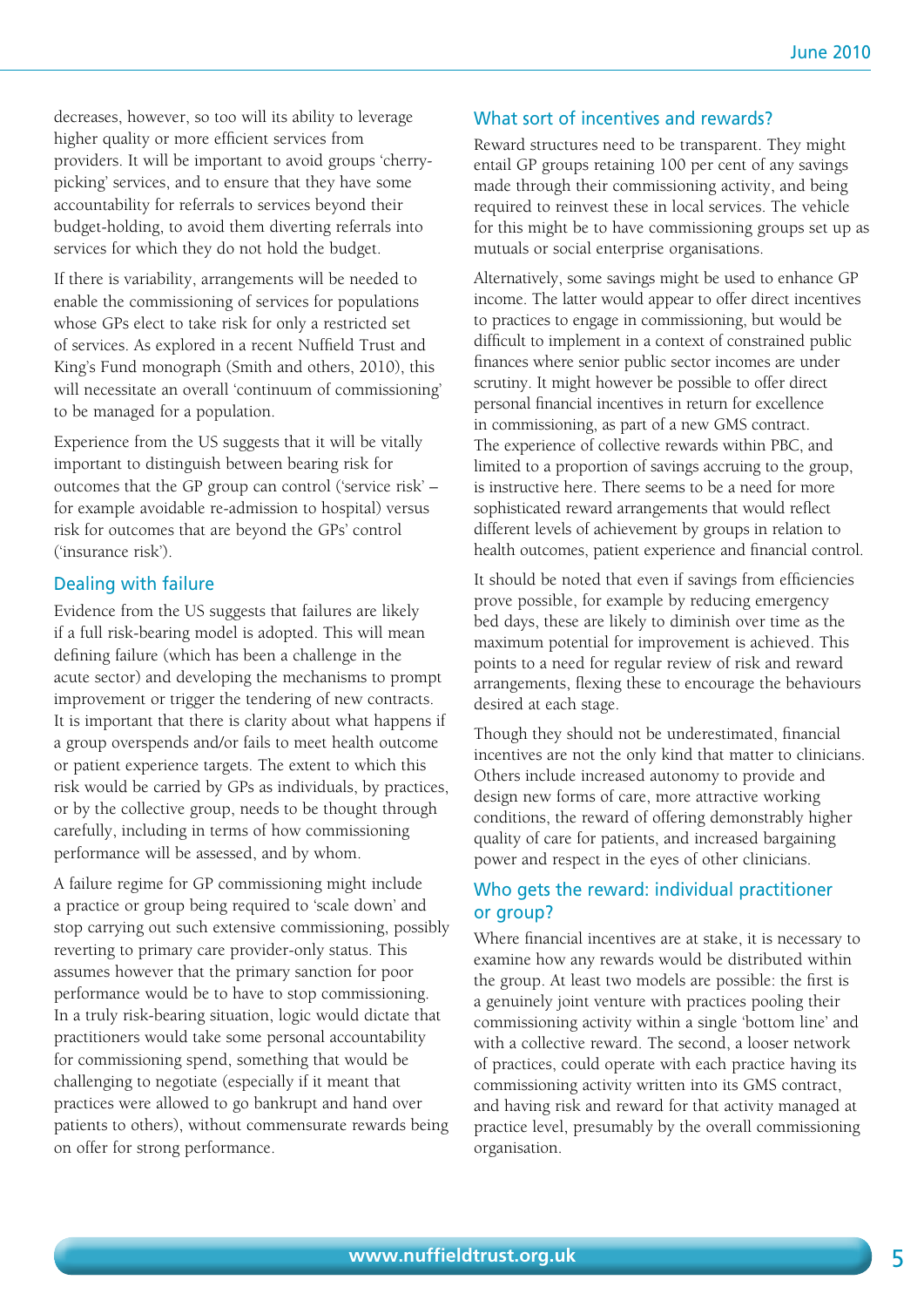### **Getting the right scope and scale**

Another set of challenges for policy-makers concerns scale, in particular the need to determine the appropriate population size for GP commissioning groups and to work out how a fair budget can be set, together with establishing the range of services to be included.

#### The importance of local clinical engagement

For effective GP commissioning, scale matters from a number of different perspectives. In relation to the need to deliver much better clinical engagement with both primary and specialist clinicians, there is evidence that a relatively local and small scale of population is effective for GP commissioning. Very large groups might threaten the links between practices and the collective organisation. There is also a need to consider whether groups should be based on geographical communities, or like-minded GP practices and, if the latter, how population coverage for commissioning will be assured.

#### Scale for insurance and clinical risk

Learning from the United States (see above) suggests it is important to distinguish between 'service risk' – the use of services that can be controlled or influenced by the GP group and 'insurance risk' which cannot. From a financial point of view, if organisations bear 'insurance risk', a large scale is essential to offset the probability of catastrophic and expensive conditions. Evidence from GP fundholding suggested that a minimum population coverage of 100,000 was required for this (Smith, 1999), while Bachmann and Bevan's (1996) work on total purchasing schemes identified a minimum of 30,000 as appropriate. In practice, it seems likely that other bodies will need to retain responsibility for commissioning specialised services for rare conditions across larger populations: this could be part of PCTs' residual role in commissioning, or rest with the proposed NHS Independent Board.

Recent work to develop a person-based risk-adjusted resource allocation formula for the Department of Health, now incorporated into the fair shares formula for allocating commissioning budgets to general practices across England, shows that in the absence of risk-sharing arrangements, approximately one third of practices will over- or underspend on their annual commissioning budget by ten per cent or more, simply due to chance (Dixon and others, forthcoming). This ten per cent figure declines with increasing population size covered by the

practice if a 'stop loss' ceiling is applied (for example if annual expenditures per person over £20,000 are excluded) or if certain high-cost treatments (such as specialised services) are excluded.

The report of this work on resource allocation recommends that the Department of Health urgently commissions detailed empirical work on the arrangements for risk-sharing to reduce practices' random fluctuations in expenditure (Dixon and others, forthcoming).

Bearing 'service risk' likewise requires a degree of scale, so that the GP group has some meaningful leverage over hospital and other providers. This is also a function of the density and size of hospitals in a given area – GP groups need to have access to a significant proportion of a hospital's market to exercise influence, which will vary according to region.

#### Scale for infrastructure support

The organisation will need to be of a scale to justify appropriate infrastructure support, and this will be a particular challenge in an environment of reducing management overheads. More specifically, organisations will need:

- sophisticated management and IT infrastructure
- the capacity to negotiate and manage contracts with providers
- resources to analyse data and use this for population health planning
- access to capital and other funding to expand the organisation and its services or withstand potential losses.

Being of sufficient scale to access capital is a critical issue for risk-bearing GP groups, for they are likely to need funding to develop facilities and services that will enable new services outside hospitals, and for wider infrastructure development.

#### Ensuring patient and public engagement

Larger groups may however make public involvement more challenging, as those designing and commissioning services risk appearing remote from local experience. A key rationale for GP commissioning is to have decisions taken in response to patient needs and to make investments reflecting local people's preferences. Research evidence suggests that GP commissioning organisations struggle to achieve effective patient and public engagement, yet without effective local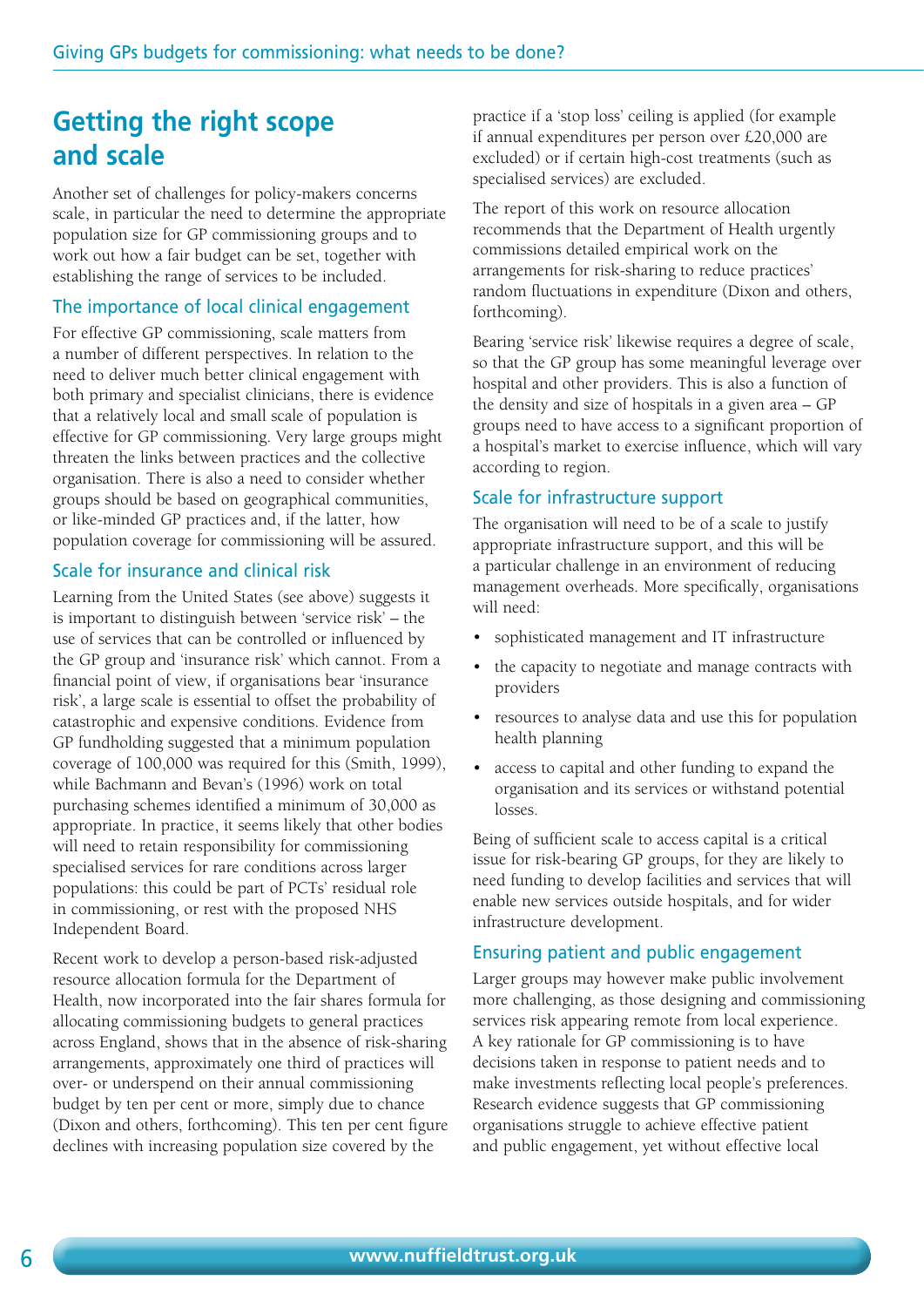involvement, accountability is arguably incomplete. The Coalition Government proposal for PCT boards to have elected members could go some way towards strengthening public engagement in commissioning, but only if these boards have a formal relationship with GP commissioning groups.

# **Creating the right environment**

In order to enable GP commissioning with real budgets to be enacted in an effective manner, there is a need for a supportive, and yet challenging, policy environment that makes clear the expectations and accountability associated with GP budget-holding, and gives this new approach to commissioning the best chance of success.

#### Setting a person-based risk-adjusted budget

GPs will need to undertake commissioning within an agreed resource envelope. Whether the budget is made up of 'real cash' or held by the PCT or Independent NHS Board on behalf of the GP group, it is critical that clinicians can commission using a level of resources that is appropriately adjusted for the health risks of the local population. Significant advances in developing riskadjusted capitation budgets have now been made, with results at least comparable to international methods such as those employed in Germany, the Netherlands and in Medicare in the US (Dixon and others, forthcoming), but these can be developed further. As noted above, there will be a need for explicit arrangements about how gains and losses as a result of risk-adjusted budget setting will be handled (Dixon and others, forthcoming), as part of agreeing what is considered to be a fair budget. This will be critical to the establishment of a trusting and constructive environment within which groups can assume risk for population health and service delivery.

#### Aligning foundation trust and commissioner incentives

Provider trusts are currently incentivised through Payment by Results to maximise income through expanding activity, in part by reducing the length of stay of admitted patients and thus freeing up beds for new admissions (Blunt and others, 2010). Commissioning groups need the flexibility to modify the tariff to enable funding of an integrated service across primary, community and acute care. GP commissioners may seek to commission care with, as well as from, specialist colleagues, and payment and contracting mechanisms will need to reflect this joint planning and service development activity. A further possibility will be the development of vertically integrated

systems where hospitals run community health (and possibly primary care) services.

#### Fostering competition and choice

Whether or not patients are able to choose their commissioning group (as for most patients this will be determined by their choice of general practice), patients should always have a choice of specialist or hospital. The commissioning group doctors may prefer certain specialists, hospitals or alternative providers of care, and can make that preference known to the patient, but the patient should not be locked in. Furthermore, competition law, together with an overall concern for transparency/avoidance of conflicts in interest, may require commissioning groups to use competitive tendering for services, something that would be timeconsuming, and might deter some clinicians from getting involved. This would however need to be balanced with the potential for GP commissioners using their budgets for 'make or buy' decisions; in other words, developing services within primary care, and then purchasing specialist advice and services as required.

#### Assuring accountability

The nature of accountability for a commissioning group will depend on its scope and scale, in particular the services for which it assumes risk. A transfer of real budgets to a commissioning group will entail a parallel transfer of accountability and regulation. There will need to be clarity about how responsibility for public funds will be shared between the GP commissioning group and the proposed Independent NHS Board. Assuming responsibility for GMS/PMS (Personal Medical Services) resources would require the commissioning group to manage the performance of these contracts. There is also a need to decide which of the current bodies – the Care Quality Commission or the proposed Independent Board and economic regulator – will set and monitor standards for GP group commissioning and provision of services, or whether an alternative approach needs to be considered.

Whatever the scope and scale of a commissioning group, robust arrangements for identifying and governing conflicts of interest will be needed. In particular, these will need to address the potential conflicts of interest faced by GPs and their teams when acting as commissioners of services that are within the same overall care pathway as where GPs provide primary care. Having careful arrangements to address any perceived or actual conflicts of interest will help reassure funders (whether the PCT or Independent Board) and the general public about GPs' clinical decisions not being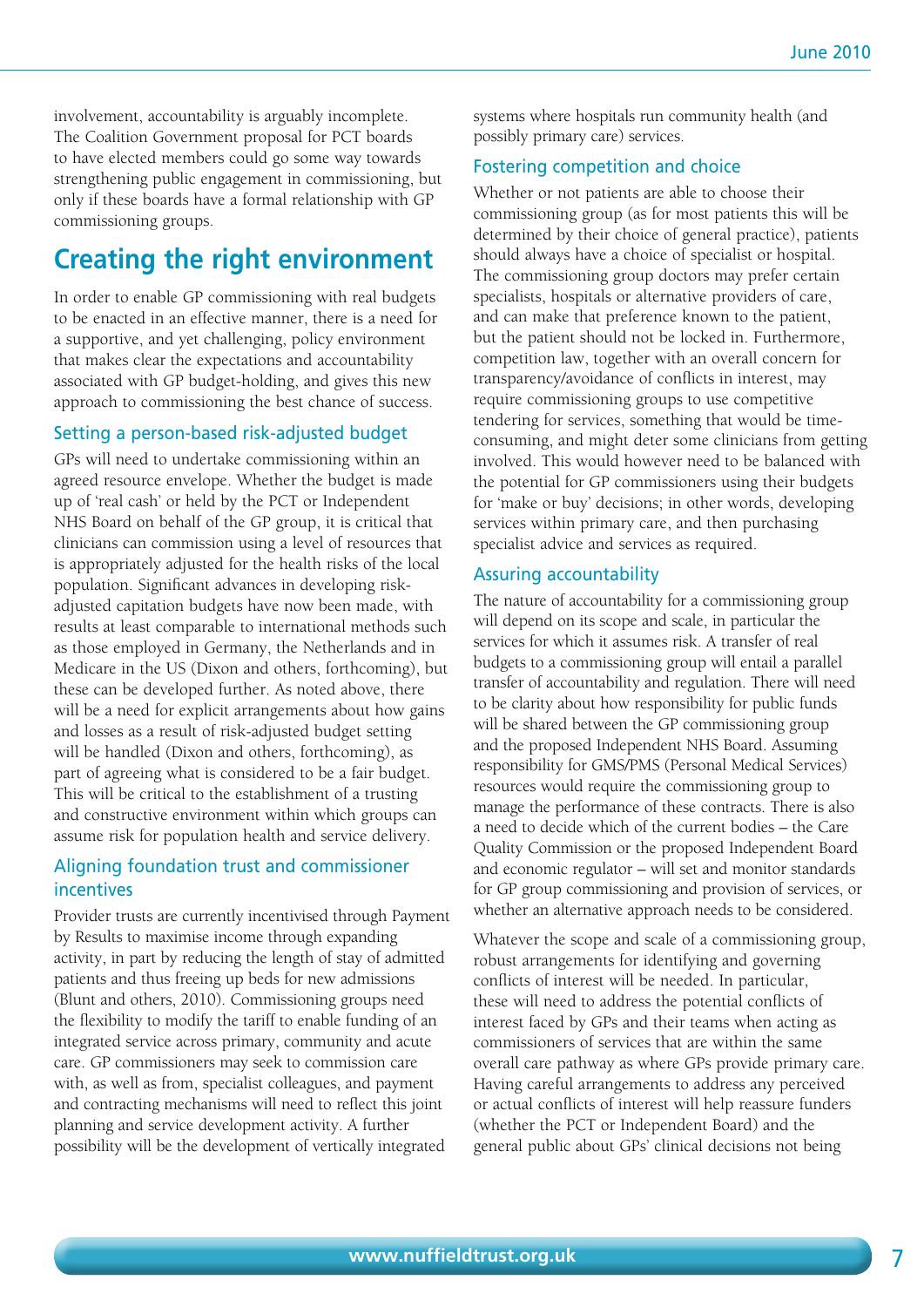compromised by referral decisions that in some way might favour their own financial or other interests.

#### The PCT role

The coalition's programme for government sets out the future role for PCTs to act as a champion for patients, commissioning those residual services that are best undertaken at a wider level, rather than directly by GPs, and taking responsibility for improving public health for people in their area. It has also been suggested that GP commissioning groups could choose to buy commissioning support from PCTs in the future, although they could also get support from independent organisations or local government.

Whatever the system ultimately looks like, PCTs will play a critical role in the transition to the new arrangements for commissioning. They are already exploring ways of transferring greater responsibility to the existing practice-based commissioning groups in advance of full GP commissioning being implemented, but will need to ensure that existing commissioning arrangements remain in place during the transition, and continue to deliver improvements in quality and productivity during this year.

### **Ensuring clinician engagement**

#### Creating organisations that are fit for purpose

Evidence from abroad underlines the importance of physician groups being owned by their members, and established in a way that makes it impossible for statutory authorities to abolish them. Given the known difficulties in securing high levels of engagement by GPs in PBC, it seems important that new commissioning arrangements are able to be based on clinically-led and owned organisations in which clinicians can have a long-term and personal stake. This may lead groups of doctors to set up organisations that are incorporated in some way, including as companies limited by guarantee, or community interest companies. They may also seek to use mutual arrangements as a way of enabling wider staff ownership of the organisation. Forthcoming work from The King's Fund, Nuffield Trust and Hempsons (funded by the Royal College of General Practitioners) will set out more detail on the organisational options available to practices wishing to federate for the purposes of commissioning and/or provision. This builds on work by the National Association of Primary Care and NHS Alliance that has demonstrated how different models of GP group organisation can be developed, disseminated and replicated within the NHS.

#### Developing effective leadership

Evidence on high-performing healthcare organisations underlines the critical importance of high-quality and sustained clinical and general managerial leadership (Baker and others, 2008).

While some commissioning organisations will have established clinical leaders, others will need to identify and develop such individuals, and this will require investment in personal skills and organisational development. The importance of this is underlined by research from 2009 suggesting that 80 per cent of GPs in PBC felt they lacked commissioning skills (The King's Fund and NHS Alliance, 2009). Furthermore, groups will require high-level general and specialist management support from people who understand the nature of general practice, primary and acute care, and have the sophisticated commissioning skills necessary for enabling new forms of service that can deliver both efficiency and quality. This will be a particular challenge at a time when management capacity in NHS commissioning bodies – which many would argue is underpowered – is being reduced. It is likely that some of this support may be secured from private sector providers but, given the novelty of GP commissioning skills, this knowledge will need to be developed in both the private and public sector (Smith and others, 2010; Naylor and Goodwin, forthcoming).

#### Renewing the GP and consultant contracts

The success of GP commissioning will depend on its ability to lever improvements within general practice and primary care, and to work effectively with specialists, community services and social care. This suggests that consideration should be given to GP commissioning groups taking on responsibility for managing GMS and PMS contracts, thereby having a more complete scope for influencing the delivery of local care. The Coalition Government has signalled a desire to renegotiate the GP contract. This represents an opportunity to include commissioning activity as a core element (or option) within the practice contract (for those GPs who would undertake commissioning and hold a budget at practice level), and to connect this with the work that GPs carry out as providers. Consideration could also be given to revising consultant contracts to enable specialists to become part of commissioning groups. A further option would be for a central core medical contract, held by the commissioning group, with scope for the group to negotiate additional services from generalists or specialists.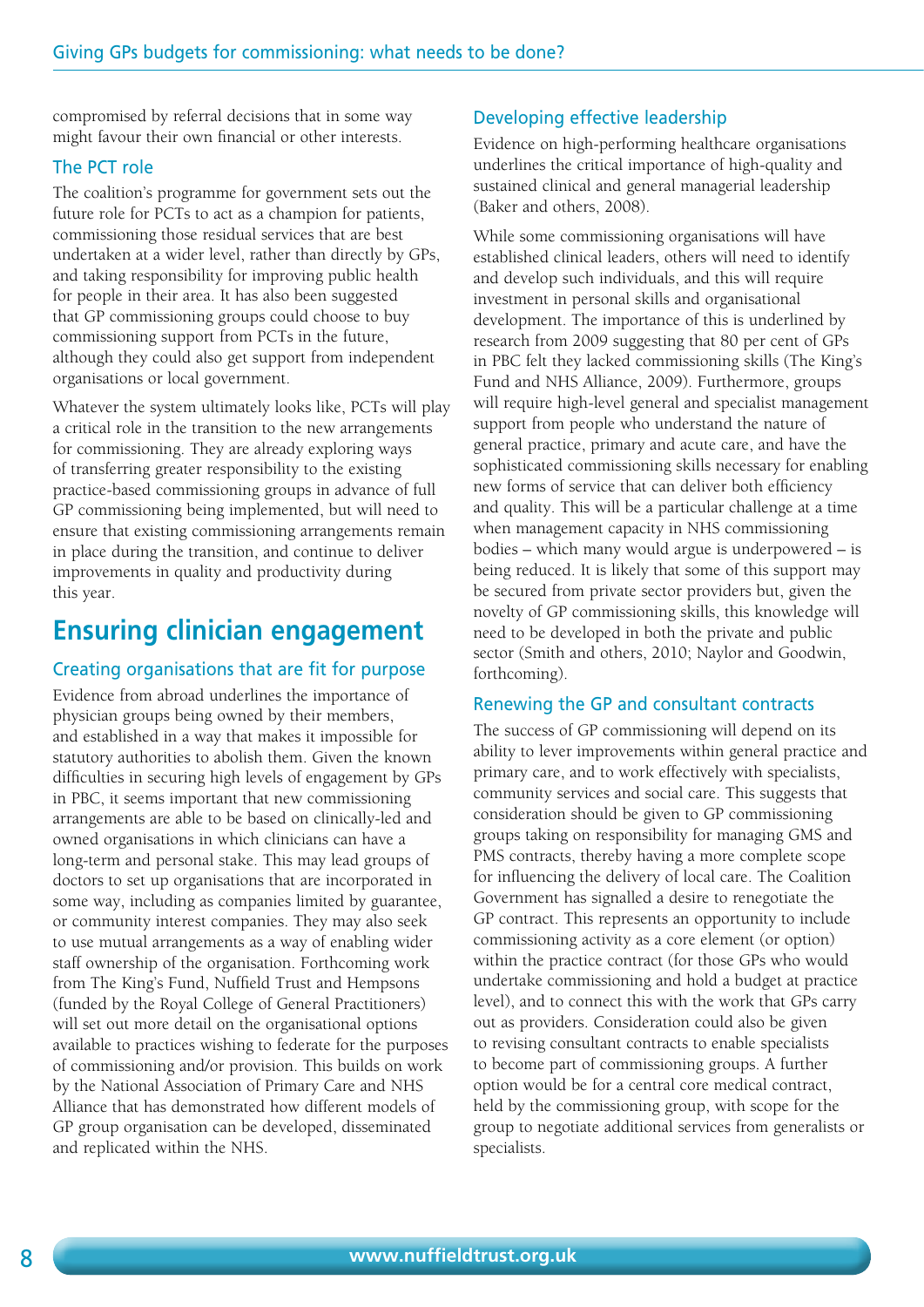#### Engaging and working with specialists

Commissioning groups will need to work collaboratively with specialists in order to develop an extended range of care in community settings. Some groups may try to contract with specialists for their input to commissioning. However, more productive specialist–GP relationships may develop where GP budget holders find ways of working with specialists as equal partners. This underlines the importance of renewal of GP and consultant contracts, in a way that enables clinicians to be 'uncoupled' from traditional primary or secondary care settings. Other factors important for this include the crafting of employment offers for GPs and consultants that make new organisational 'homes' attractive. Without such engagement of specialists, there is a risk of GP budget-holding driving a wedge between primary and secondary care, and making service transformation much harder.

#### Communicating the vision

While there is a cohort of enthusiasts for an extended form of GP commissioning, research into PBC offers a serious caution as to how difficult it will be to engage the majority of GPs in active commissioning of care using real budgets (Curry and others, 2008; Coleman and others, 2009). A key decision for policy-makers will be whether or not to make GP commissioning mandatory. This in turn will affect how the overall message about engagement in this activity is communicated.

Arguably, given the half-hearted nature of clinician engagement in PBC, it will make sense to offer a range of options for involvement in extended GP commissioning, with incentives offered for fuller engagement and riskbearing. There will also be a need for skills development and training for GPs engaging in budget-holding, for these new responsibilities will require sophisticated analytical, planning and other managerial skills. The benefits of involvement, along with a careful description of arrangements for risk and reward, will need to be articulated in a thorough and thoughtful manner.

### **Issues for policy-makers**

In this paper, we set out the potential of GP commissioning, especially in relation to developing improved primary care and community services, and shaping care that is more focused on maintaining population health and avoiding unnecessary hospital admissions. We support the view that groups of GPs, holding real budgets, with the right blend of risk and rewards, with appropriate management and policy support, and within an overall framework of financial and public accountability, could effectively take a lead role in planning and developing health services for local people.

This paper does not however recommend a single policy approach for GP budget-holding for commissioning. Our view is that policy needs to be developed as a result of full discussion of the points raised above. We believe that the experience of PBC, coupled with the substantial variations in the configuration of health economies, suggests that a single-model, mandatory system for 'real' GP commissioning could be problematic. Although arguably messier from a policy perspective, one possibility would be to develop a spectrum of risk tiers for GP commissioning, closely linked to a new contract for primary care service delivery, and hence with a clear set of arrangements for risk and reward.

These tiers of participation in GP commissioning could include:

- 1. Full risk-bearing, based on existing enthusiastic PBC or PMS groups, developed on an experimental basis, and assuming a small number in the first instance, with the potential to learn about their experience through carefully designed evaluation.
- 2. Partial risk-bearing: clinicians involved in a commissioning group and actively running 'real commissioning' for some services used by patients of their own practices and for the patients of those practices that have opted to be provider-only. The GPs would have their commissioning activity written into their GMS/PMS contract, with clear arrangements for risk-sharing and rewards. There would be a requirement to tackle certain core commissioning priorities such as urgent care – a regression to smallscale selective purchasing would not be an option.
- 3. Provider-only primary care: as providers who decline to commission, these clinicians get non-financial incentives such as autonomy, but have to accept peer performance management and the fact that their commissioning will be done for them by the GP commissioning group or a private provider nominated by the proposed Independent NHS Board.

Based on the analysis in this paper, we suggest that the following issues need attention by policy-makers:

**•** Articulating what is meant by the term 'commissioning', recognising that it encompasses a wide range of specific activities that cannot all be performed at the same level in a healthcare system, and can therefore suggest different roles and functions to different groups and individuals.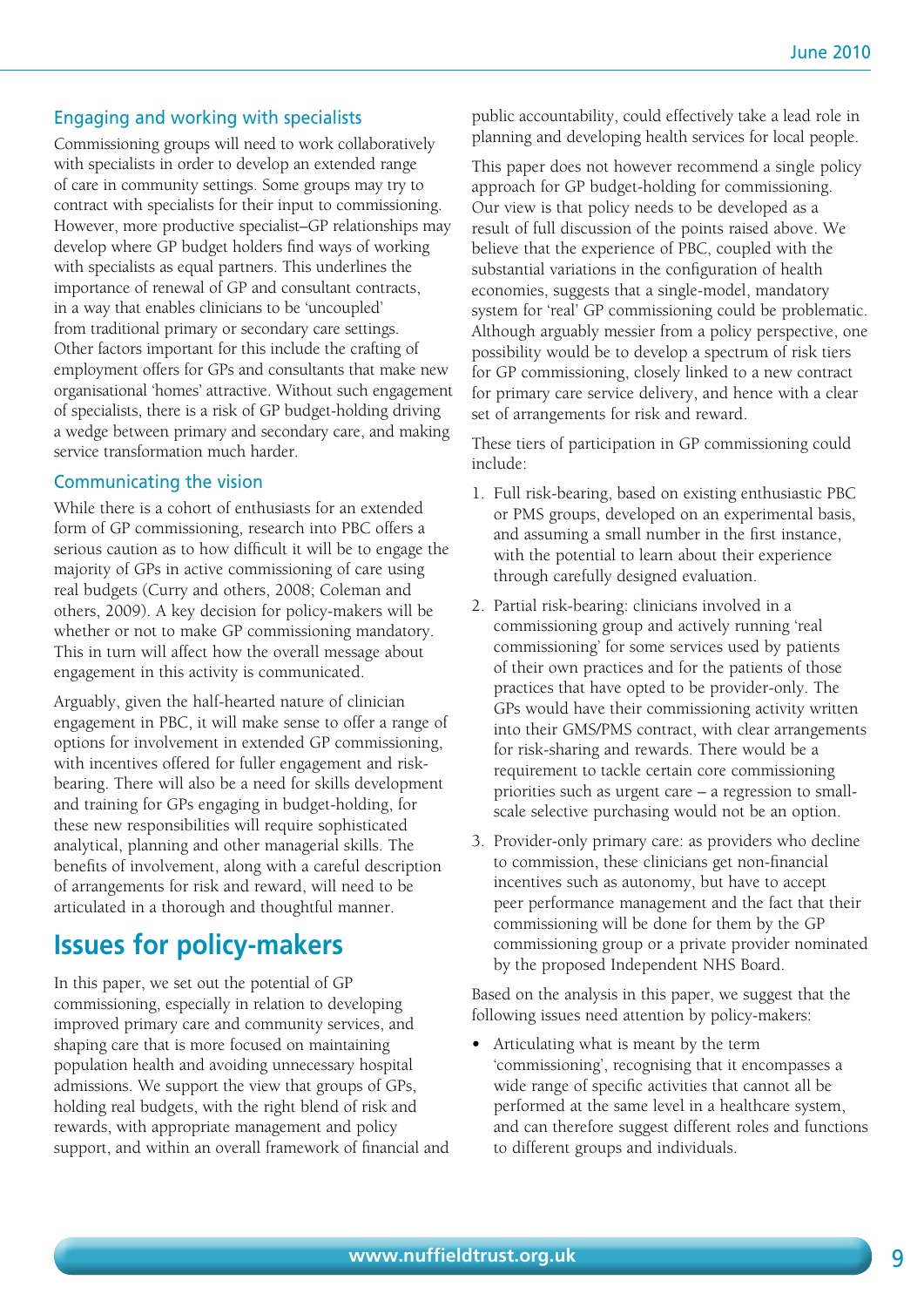- **•** Working out at what scale (in terms of population covered) it will be appropriate for GPs with real budgets to come together in commissioning groups, and how a fair budget for these groups can be set. Existing evidence points to the need for a large scale (a minimum of 100,000 people) for commissioning the full range of services or taking full financial risk, and also for the provision of adequate infrastructure support to groups. However, further empirical analysis is needed to develop a risk-adjusted capitation formula for setting budgets, and to improve the timeliness of data available for such analysis.
- **•** Determining the right range of services to be included in the scope of GP-held commissioning budgets, ensuring that the services for which they are responsible are those where GPs' clinical decisions can have an influence and that GP-held budgets for commissioning health services can be aligned where necessary with budgets for commissioning public health, social care and other related services.
- **•** Clarifying how budgets will be allocated to GP-led commissioning groups, who will hold them to account for the use of those budgets, and to what extent and how their performance as commissioners will be regulated and managed. The accountability arrangements will need to include a governance framework for handling potential conflicts of interest for GPs working as both providers and commissioners. Patients and the public will need to be involved.
- Establishing what it means to hold a real commissioning budget, and the appropriate blend of associated risks and incentives. This will include identifying the balance between collective and personal risks to GPs taking on budgets for commissioning, and to those taking on specific leadership responsibilities in managing those budgets. It also involves clarifying the incentives and benefits to GPs of participating in commissioning, and ensuring appropriate governance and accountability for this. As outlined above, it may be helpful to consider a tiered approach to GP budget-holding, whereby practices

can assume a level of risk and responsibility that matches their experience and readiness for extended commissioning.

- Determining whether a minimum level of involvement in certain aspects of commissioning should be mandatory or voluntary for GPs. Mandatory status potentially threatens GP goodwill; a voluntary approach means no leverage would be held over the spending decisions of GPs who choose not to participate. Options should be explored whereby GPs might take responsibility for commissioning – perhaps through their contract – but could choose not to do it themselves.
- Ensuring that the particular potential of GP budgetholders in developing extended primary and community services is harnessed, while managing conflicts of interest and maintaining competition and choice for patients.
- Finding ways of engaging specialist clinicians alongside GPs in budget-holding and commissioning, in particular in reshaping urgent care and the management of long-term conditions.
- Ensuring that GP leadership is supported and developed, and examining how this will happen in a context of significant reductions in management costs and potential cuts in training budgets.
- Developing a powerful and convincing narrative for the health professions, NHS managers and the public about the value and potential of extended GP commissioning, including how GPs can focus on individual patient needs while being responsible for wider population health and funding.
- Effectively managing the transition to the new arrangements in a way that ensures a focus on quality improvement and rigorous financial control is maintained.

We reiterate our commitment to work with policy-makers to find solutions to these challenges.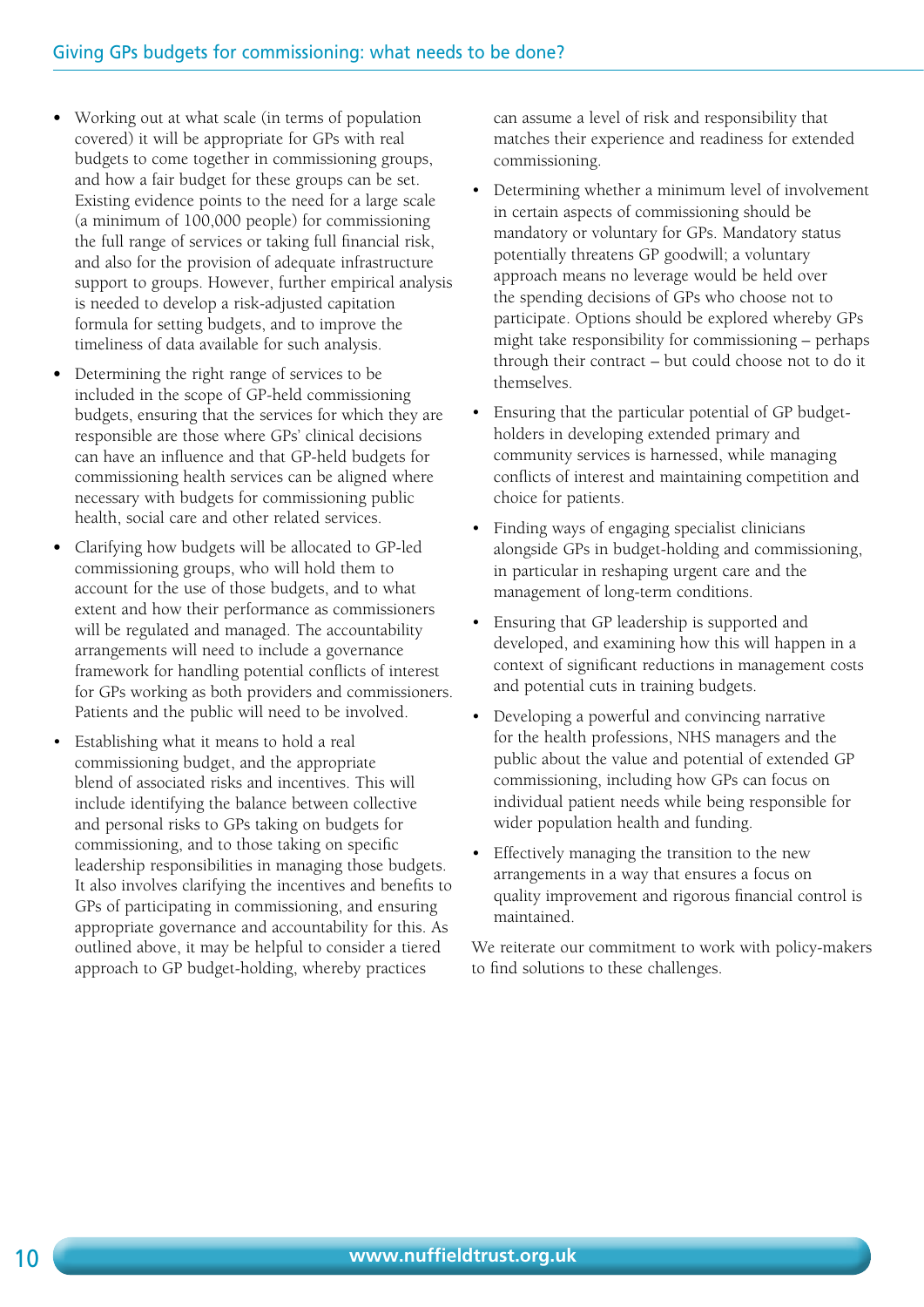### **References**

Bachmann M and Bevan G (1996) 'Determining the size of a total purchasing site to manage the financial risks of rare costly referrals: computer simulation model', *BMJ* 313, 1054–1057.

Baker GR, MacIntosh-Murray A, Porcellato C, Dionne L, Stelmacovich K and Born K (2008) *High Performing Healthcare Systems: Delivering quality by design*. Toronto: Longwoods Publishing.

Blunt I, Bardsley M and Dixon J (forthcoming) *Trends in Emergency Admissions in England 2004–2009: Is greater efficiency breeding inefficiency?* London: Nuffield Trust.

Cabinet Office (2010) *The Coalition: Our programme for government*. Available at: www.cabinetoffice.gov.uk/ media/409088/pfg\_coalition.pdf. Accessed 26 May 2010.

Casalino L (2001) 'Canaries in a goldmine: California physician groups and competition', *Health Affairs* 20, 97–108.

Coleman A, Checkland K, Harrison S and Dowswell G (2009) *Practice-based Commissioning: Theory, implementation and outcome*. Manchester: National Primary Care Research and Development Centre.

Curry N, Goodwin N, Naylor C and Robertson R (2008) *Practice-based Commissioning: Replace, reinvigorate or abandon?* London: The King's Fund.

Dixon J and others (forthcoming) *Developing a Person-based Risk Adjusted Formula for Commissioning General Practices in England*. London: Nuffield Trust.

Ham, C (2010) 'GP budget-holding: lessons from across the pond and from the NHS', *HSMC Policy Paper 7*. Birmingham: University of Birmingham.

House of Commons (2010) *Commissioning Health Select Committee Fourth Report of Session 2009–2010*.

Hurley RE, Grossman JM, Lake TK and Casalino L (2002) 'A longitudinal perspective on health plan–provider risk contracting', *Health Affairs* 21, 144–153.

The King's Fund and NHS Alliance (2009) *PBC Two Years On: Moving forward and making a difference?* London: The King's Fund and NHS Alliance.

Mays N, Wyke S, Malbon G and Goodwin N (2001) *The Purchasing of Health Care by Primary Care Organisations: An evaluation and guide to future policy*. Buckingham: Open University Press.

National Association of Primary Care (2009) *NAPC Manifesto, December 2009*. London: NAPC.

National Association of Primary Care and NHS Confederation (2010) *Making 'Hard' Commissioning Budgets Work – Project notes*. London: NAPC and NHS Confederation.

Naylor C and Goodwin N (forthcoming) *Building World-class Commissioning: What role can external organisations play?* London: The King's Fund.

Nuffield Trust and NHS Alliance (2009) *Beyond Practice-based Commissioning: The local clinical partnership*. London: Nuffield Trust and NHS Alliance.

Royal College of General Practitioners (2008) *Primary Care Federations – Putting patients first*. London: RCGP.

Smith J, Curry N, Mays N and Dixon J (2010) *Where Next for Commissioning in the English NHS?* London: Nuffield Trust and The King's Fund.

Smith JA, Mays N, Dixon J, Goodwin N, Lewis R, McClelland S, McLeod H, Wyke S (2004) *A Review of the Effectiveness of Primary Care-led Commissioning and its Place in the UK NHS*. London: The Health Foundation.

Smith P (1999) 'Setting budgets for general practice in the new NHS', *BMJ* 318, 776–779.